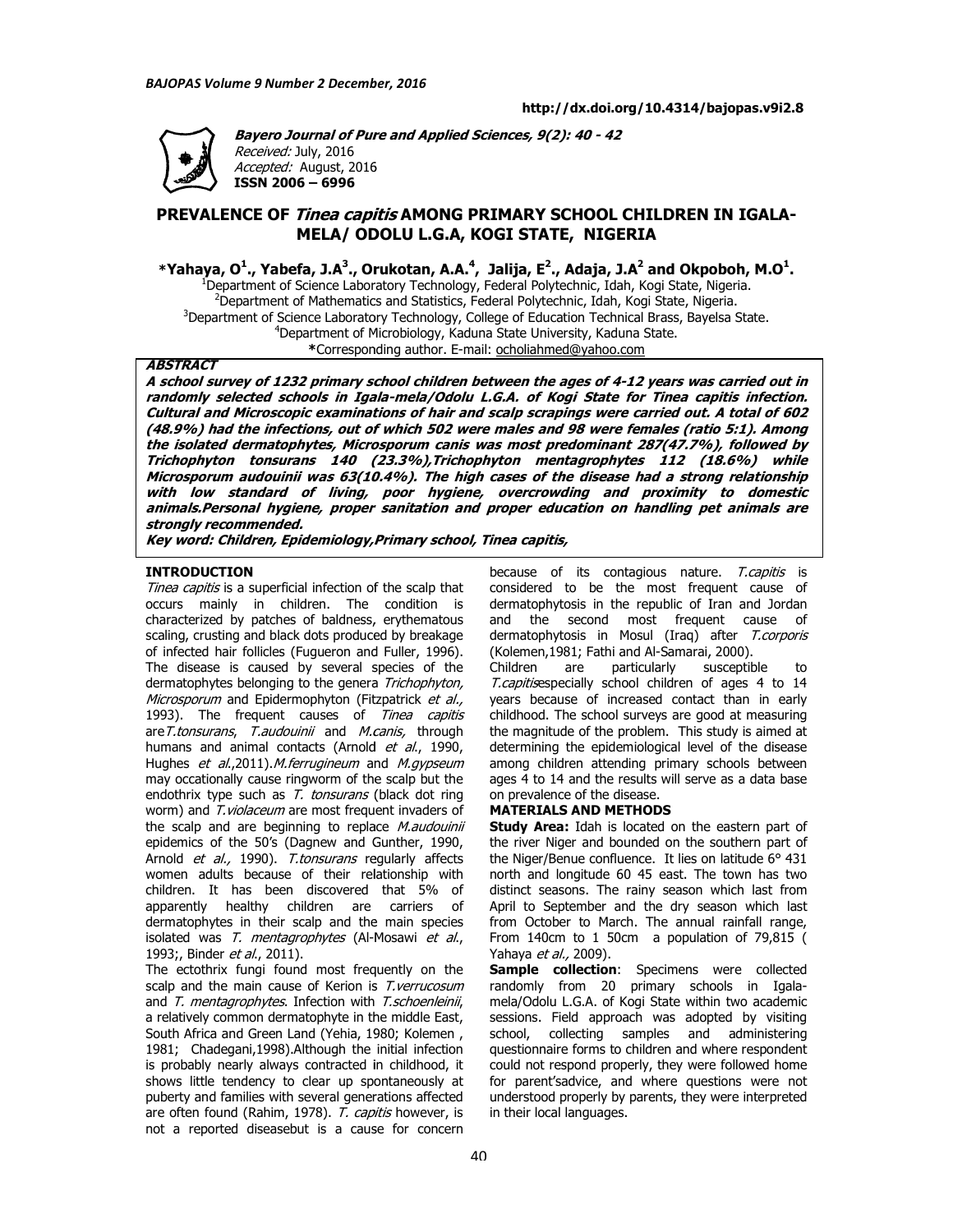## *BAJOPAS Volume 9 Number 2 December, 2016*

All respondents were either sufferers or hadsuffered the disease earlier.A total of 1232 scrapings were collected and analyzed in Department of Science Laboratory Technology, Federal Polytechnic, Idah. The affected areas were cleansed with 75% w/v ethanol with cotton wool and using sterile blades, scrapings of the scaling, crusting and the dull broken hairs from the margin of the legions were collected in a sterile envelops and carried to the Laboratory with 6 hours of collections for analysis.

**Sample analysis**: The various specimens were inoculated on sterile culture plates of Sabouraud Dextrose Agar (SDA) that were freshly prepared. The pH of the culture medium was adjusted to 5.6. and 3drops of chloramphenicol and 1ml/L of Cycloheximide were added to suppress bacteria and fungi other than Tricophytons and Microsporons species. The plates were incubated for 3 weeks and the colonial and morphological appearance of the growth were identified according to the key provided by Collins and Lyne (1979). Test of independence using chi-square analysis and Fishers Exact test at 95% level of significance was used to test for association of occurrence of the disease with other possible risk factors.

## **RESULTS**

Out of the 1232 number of samples examined 602 (48.9%) were positive for the disease, and among these positive cases, Microsporum canis was the prominent species and was found to be 287 (47.7%) followed by Trichophyton tonsurans 140 (23.3%). Trichophyton mentagrophytes 112 (18.6%) and Microsporum audouinii 63 (10.4%) (Table 1).

For the test of independence using the Chi-square contingency Analysis and Fishers Exact Test on the prevalence value, sex had significant influence on the disease incidence, there is higher positive cases in the males than the females (P<0.001). Age of children and the number of children did not show any significant influence on the disease prevalence (P>0.05). The results showed a strong association between the level of education of parents, working class parents and disease occurrence (P<0.001). There is no association between bed sharing and disease incidence (P>0.05), there was significant association between source of water, irregular bathing habit and the disease (P<0.001) (Table 2).

**Table 1. isolated species of Tinea capitisand their prevalence rate in the study population.** 

| Genera                     | No. of cases $(%$ |
|----------------------------|-------------------|
| Microsporum canis          | (47.7)<br>287     |
| Microsporum audouinii      | (10.4)<br>63      |
| Trichophyton tonsurans     | (23.3)<br>140     |
| Trichophyton Mentagrophyte | (18.6)<br>112     |

**Table2. Distribution of the disease and common factors that could contribute to the spread Tinea capitis among the school children.** 

| -- <i>----</i> ------ ---- --- ----- |                                    |              |                  |           |                |           |  |  |
|--------------------------------------|------------------------------------|--------------|------------------|-----------|----------------|-----------|--|--|
|                                      | Level of Infection                 |              | Towel share (%)  |           | Comb share (%) |           |  |  |
|                                      | Female                             | Male $(\% )$ | No               | Yes       | No             | Yes       |  |  |
| $+ve$                                | 98(7.96)                           | 507(41.2)    | 168(13.6)        | 434(35.2) | 196(15.9)      | 406(33.0) |  |  |
| -ve                                  | 448(36.4)                          | 182(14.8)    | 252(20.5)        | 378(30.7) | 98(8.0)        | 532(43.2) |  |  |
| Total                                | 546(44.3)                          | 686(55.7)    | 420(34.1)        | 812(65.9) | 294(23.9)      | 938(76.1) |  |  |
| P values                             | P < 0.001<br>Have Dogs/animals (%) |              | P > 0.05         |           | P > 0.05       |           |  |  |
|                                      |                                    |              | Educ. Parent (%) |           |                |           |  |  |
|                                      | No                                 | Yes          | No               | Yes       |                |           |  |  |
| $+ve$                                | 308(25)                            | 294(28.9)    | 210(17.0)        | 392(31.8) |                |           |  |  |
| -ve                                  | 371(30.1)                          | 259(21.0)    | 56(4.5)          | 574(46.6) |                |           |  |  |
| Total                                | 679(55.1)                          | 553(44.9)    | 266(21.6)        | 966(78.4) |                |           |  |  |
| P values                             |                                    | P < 0.05     | P < 0.001        |           |                |           |  |  |

## **DISCUSSION**

One of the greatest problems hindering the eradication and prevention of Tinea capitis is the presence of healthy, asymptomatic dermatophytes carriers. In this study the prevalence rate is higher (48.9%)compared to the results (9%) from 5 primary schools in Bengzazi, a rural Kuwait (Al-Mosawi et al., 1993). Ajao and Akintunde (1985)found a prevalence rate for clinical infections among school children in Ile Ile to be 14.02% and in urban and rural school in and around Lusaka was 16.8% (Simpanya,1989), and in Sarajevo it was 52.6% of the children that were infected (Prophic, 2008).

The relatively high rate of the infection in the community surveyed could be attributed to lack of adequate information on the disease and the possible

misconception about the cause, low standard of living, overcrowding and poor hygiene as reason for the apparent increase in the spread of the disease.

In this work , more males were infected (Table1) the reason for this can be attributed to the easy implantation of the spores due of short hairs, frequency of sharing combs, brushes, caps and visits to village barbers whose unhygienic practices may lead to the transmission of infections from persons to persons. Tinea is a prepubertal disease and it was found that higher rate of infection is in children under 11 years of age. In previus reports, Yehia (1980), Raccurt et al., (2009), Jankowska-Konsur et al., (2009) higherprevalence of *Tinea capitis* in childrenbetween 8-12 years is 53.8%, 63.2%,70% were recorded respectively.